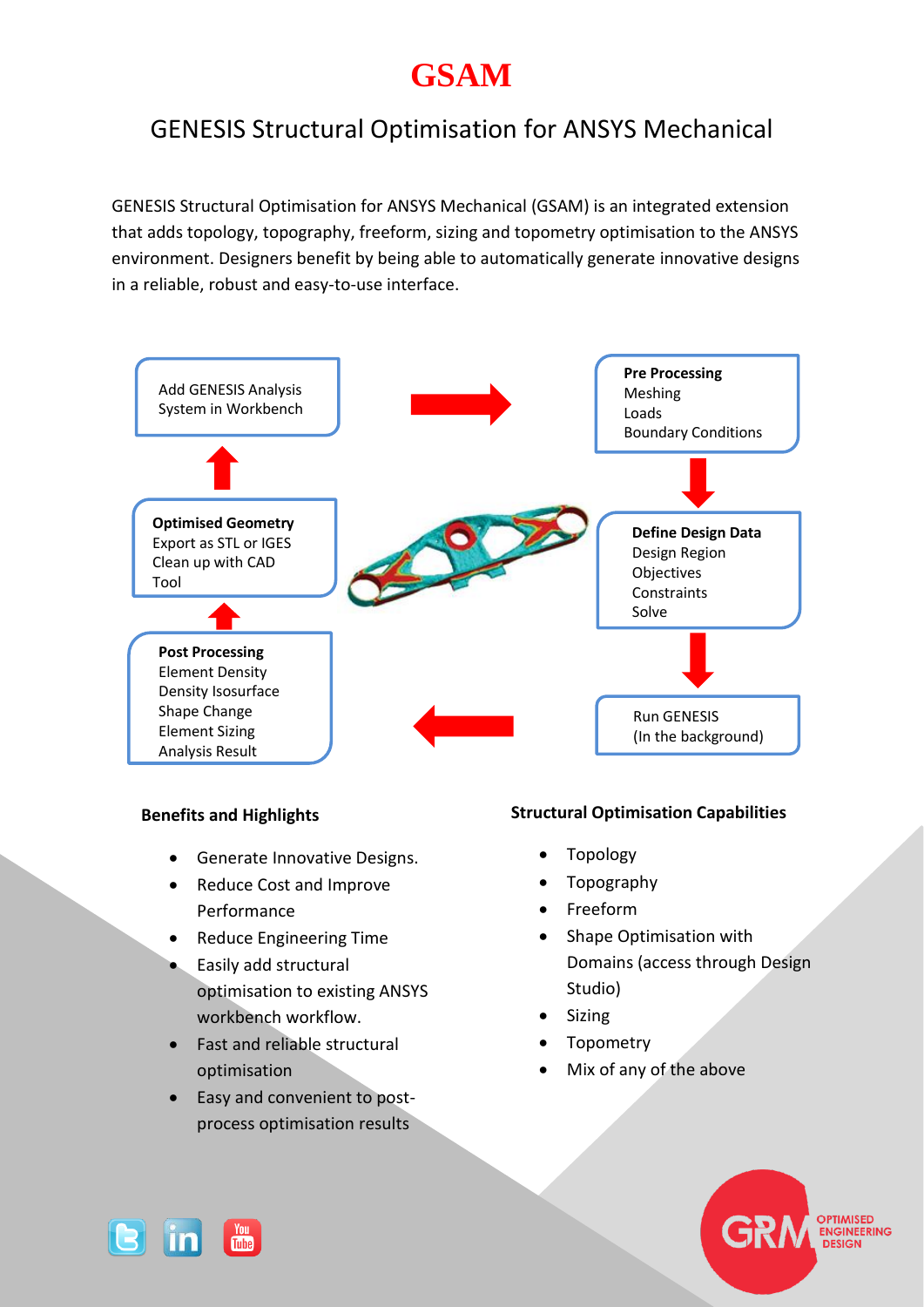# **GSAM**

# **Support ANSYS and Analysis Systems**

- Static Structural (Linear and Non Linear)
- Modal
- Linear Buckling
- Harmonic
- Random
- **•** Transient Structural
- Multiple analysis systems simultaneously.

### **Multiple Material Properties**

- Isotropic
- **•** Orthotropic
- General Ansiotropic

# **Use ANSYS Solver for Nonlinearity**

- Nonlinear Large Deformation
- Nonlinear Material
- Nonlinear Contact
- Transient

### **Wide Range of Design Responses**

- Strain energy
- Displacement
- Relative Displacement
- Frequency
- Buckling load factors
- Modal/ direct/ random displacement, velocities and accelerations
- Moment of Inertia
- Mass/ volume and topology mass fraction
- Stresses
- Contact Pressure
- Contact Clearance
- Equivalent Radiated Power



# **Topology Optimisation**

Topology design is to find the optimal distribution of material in a given package space while improving the product performance. Typically topology optimisation is used by engineers in the early design stages to generate innovative design proposals. GENESIS provides an extensive family of fabrication constraints such as casting, extrusion, symmetries, etc. that helps to user to obtain easy to build designs.



# **Topography Optimisation**

Topography design is a special type of shape optimisation where the grids are moved along the normal direction of selected surfaces. Typically topography optimisation is used by the designer to generate bead patterns on a plate to improve the design performance. Fabrication requirements such as symmetries, extrusion and bead fraction can be imposed if necessary.



**TIMISED ENGINEERING** DESIGN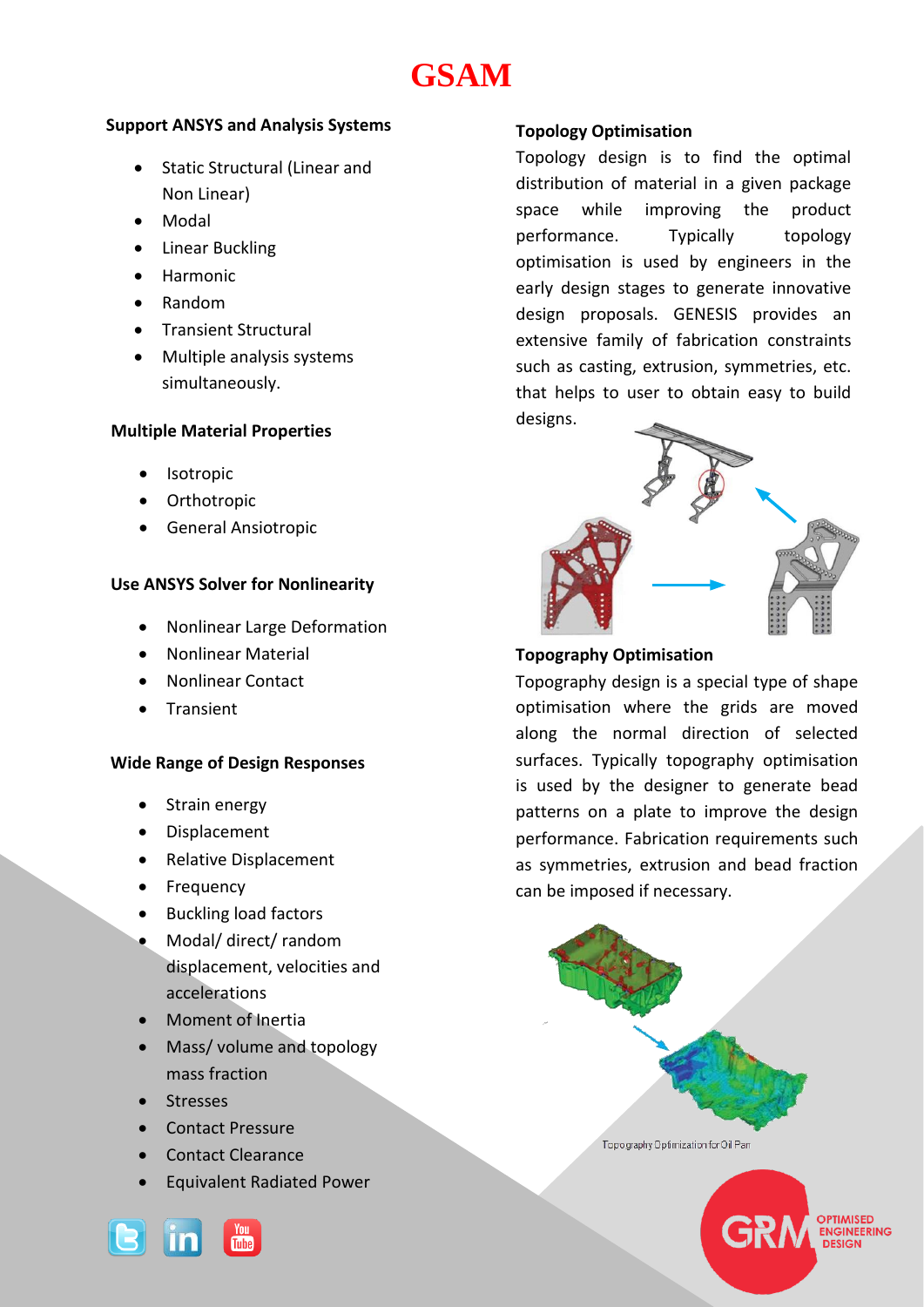# **GSAM**

#### **Freeform Optimisation**

Freeform design is also a special type of shape optimisation. The intention is to increase the design freedom with little effort from the user. GSAM will automatically create perturbations for grids on selected surfaces. During the optimisation process the grid locations are changed to achieve a better design. Optionally the user can apply fabrication requirements such as symmetries, extrusion or grid fraction. Freeform optimisation can also be used by automatically linking adjacent grids to reduce computational cost.



Freeform Optimization for a Solid Plate - Ribs Design

#### **Sizing Optimisation**

Sizing optimisation is to design the dimension of the elements. In current GSAM implementation, the thickness of shells can be designed. GSAM will automatically create design variables associated with the thickness of the shell. Sizing optimisation is typically used at detailed design stage to gain more material savings and improve design performance.



Normalized original thickness

Normalized optimized thickness

Sizing Optimization for Car Body



#### **Topomentry Optimisation**

Topometry is an element by element sizing optimisation capability. This capability is to increase the design freedom for problems where the user has flexibility for design changes. Typically topometry design can be used to find the thickness distribution of plates. It can also be used to find the best elements to keep from a pool of elements. Fabrication constraints such as symmetries and extrusion can be imposed on topometry designed regions. Coarse topometry option is available to reduce computational cost.



Topometry Design for Automibile Support Frame

#### **Mixed Optimisation**

Topology optimisation can be combined with sizing, topometry, topography, and/or freeform design. Optimisation problems may have both topology designable regions and parametric designed entities at the same time. All response types may be used in any optimisation setup (ie. Topology-only, parametric-only or mixed).



Combined Topology and Freeform Optimization for a Curved Shell